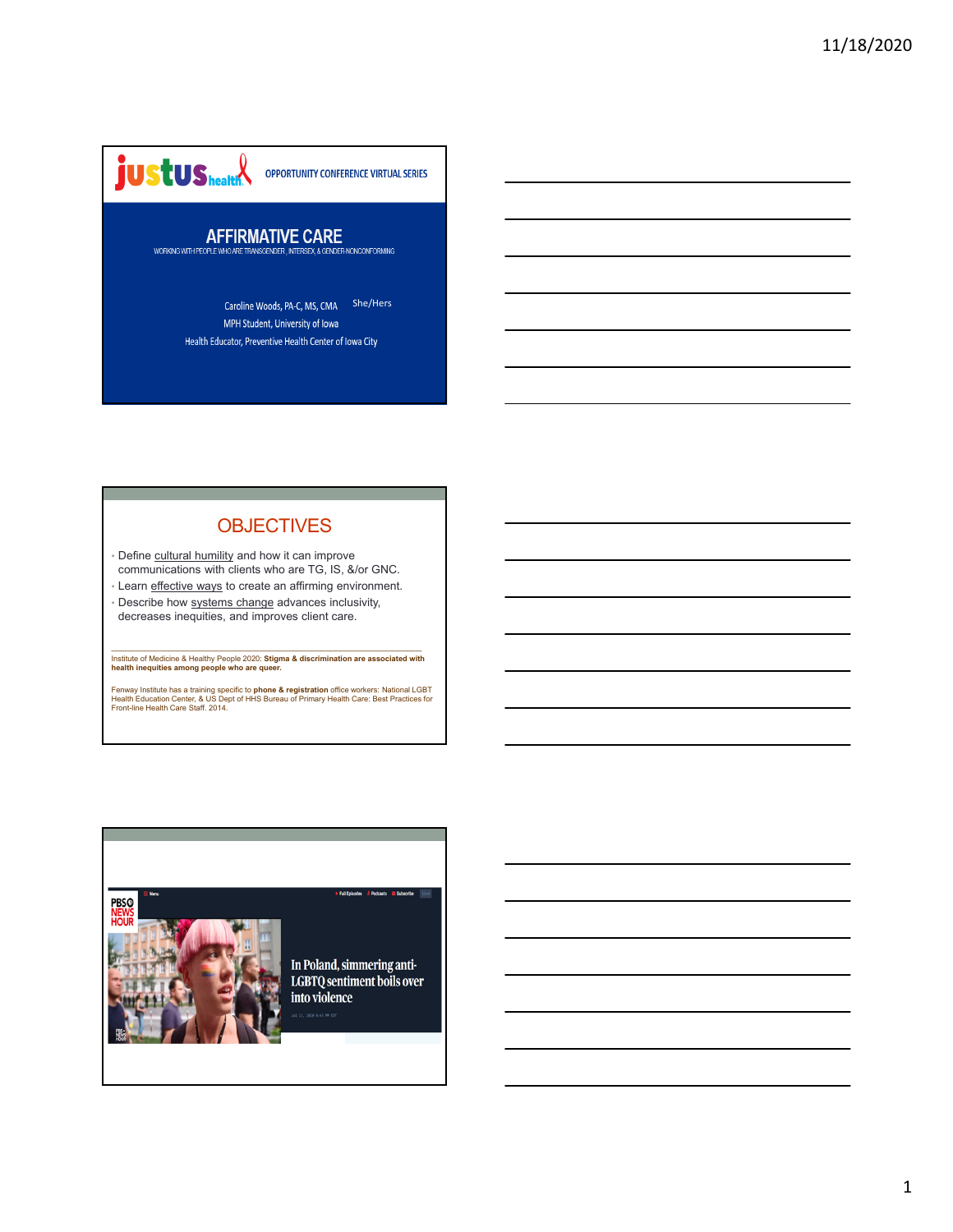# Topics Not Covered Today

- Laws, insurance, billing, costs
- Puberty hormone suppression tx details
- Gender-affirming hormone tx details
- Doubting client's sincerity



## **Cultural Humility**

Individualized respect

Acceptance that in one common experience, each person will experience it differently

Centering on the other

Dignity



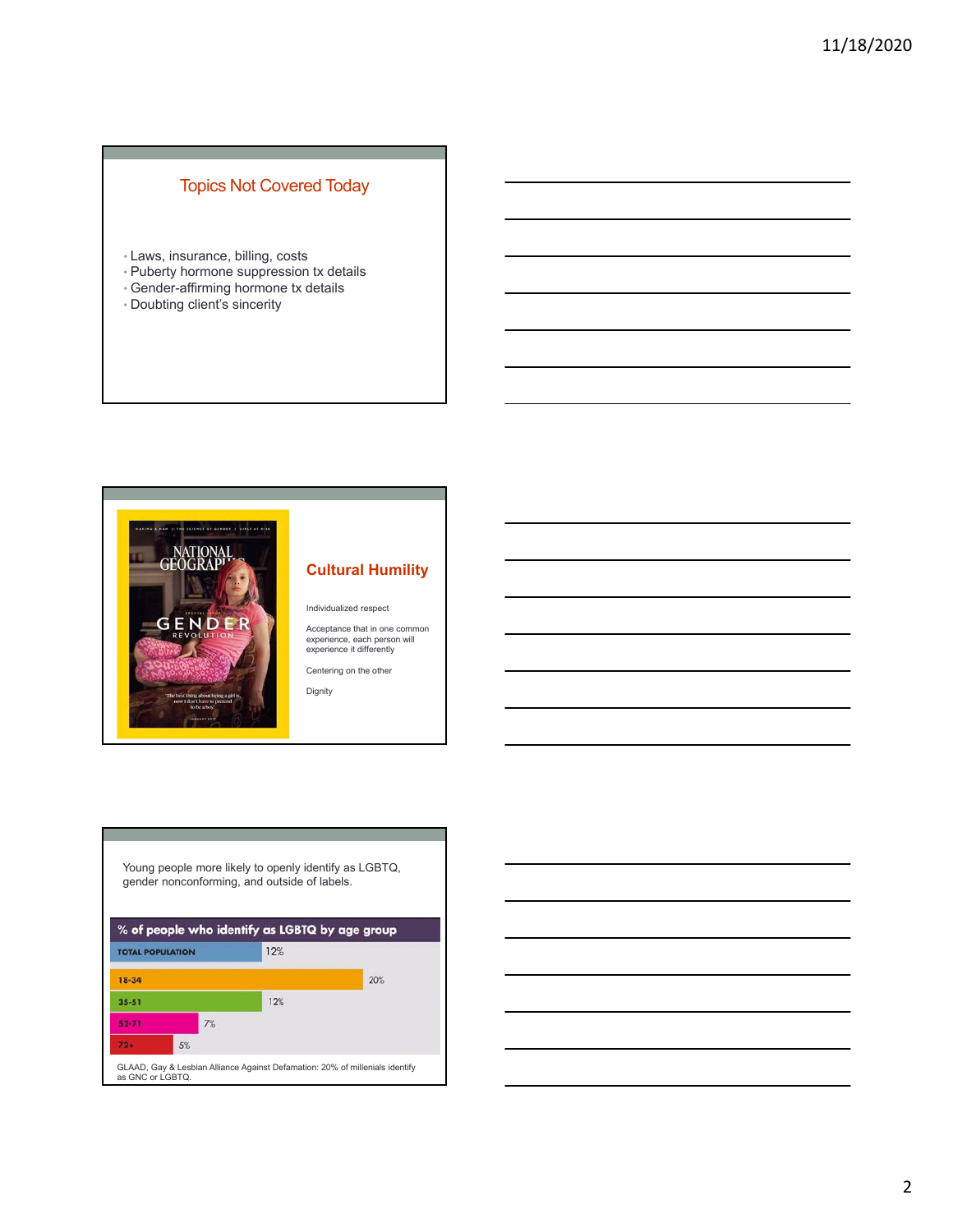



**BILLIO** 





3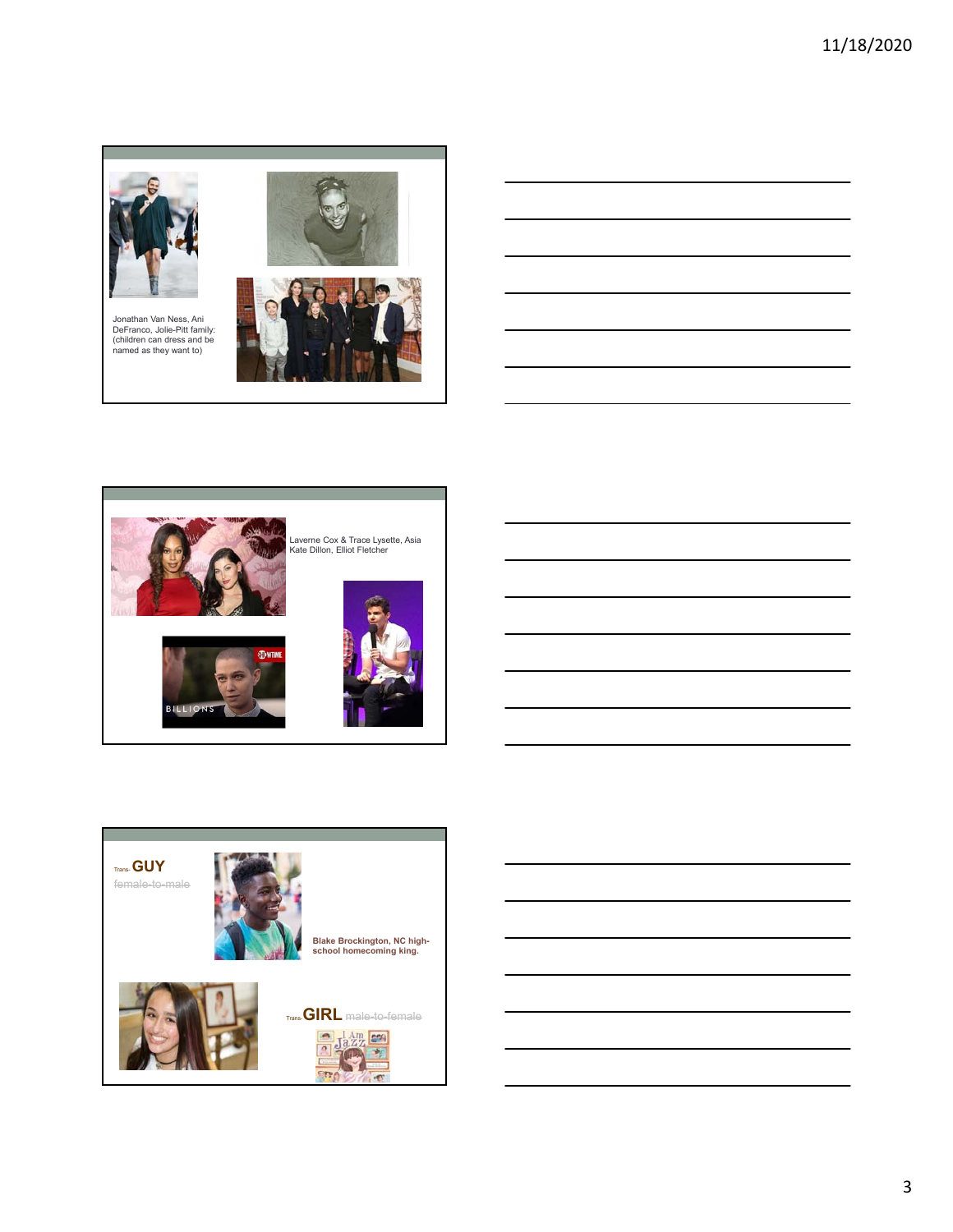









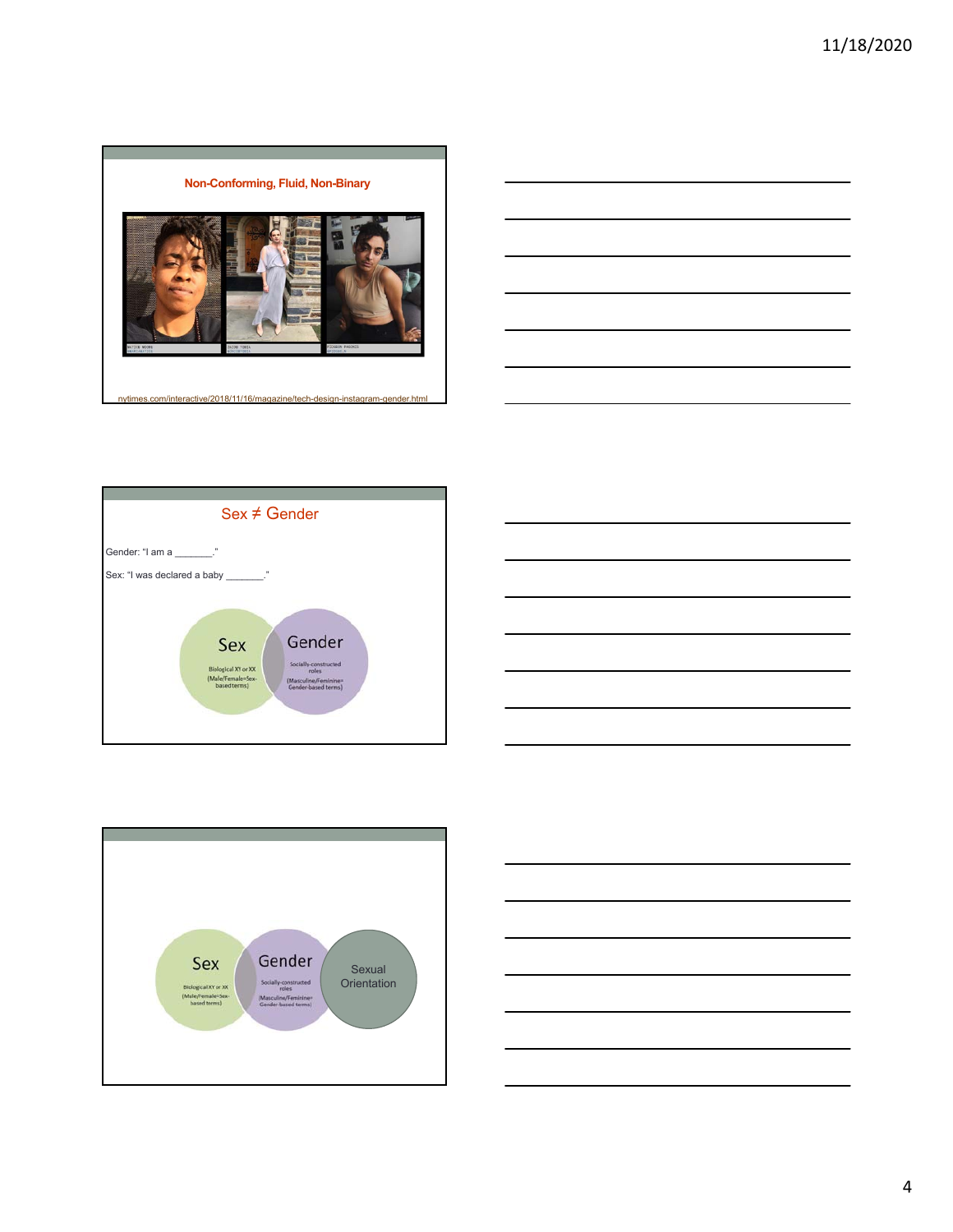



Intersex

*Adjective:* 

descriptor of anatomy &/or genes that vary from expected



**"Gender Revolution: A Journey With Katie Couric"**  Documentary explores societal challenges placed on babies, teens, & adults who are intersex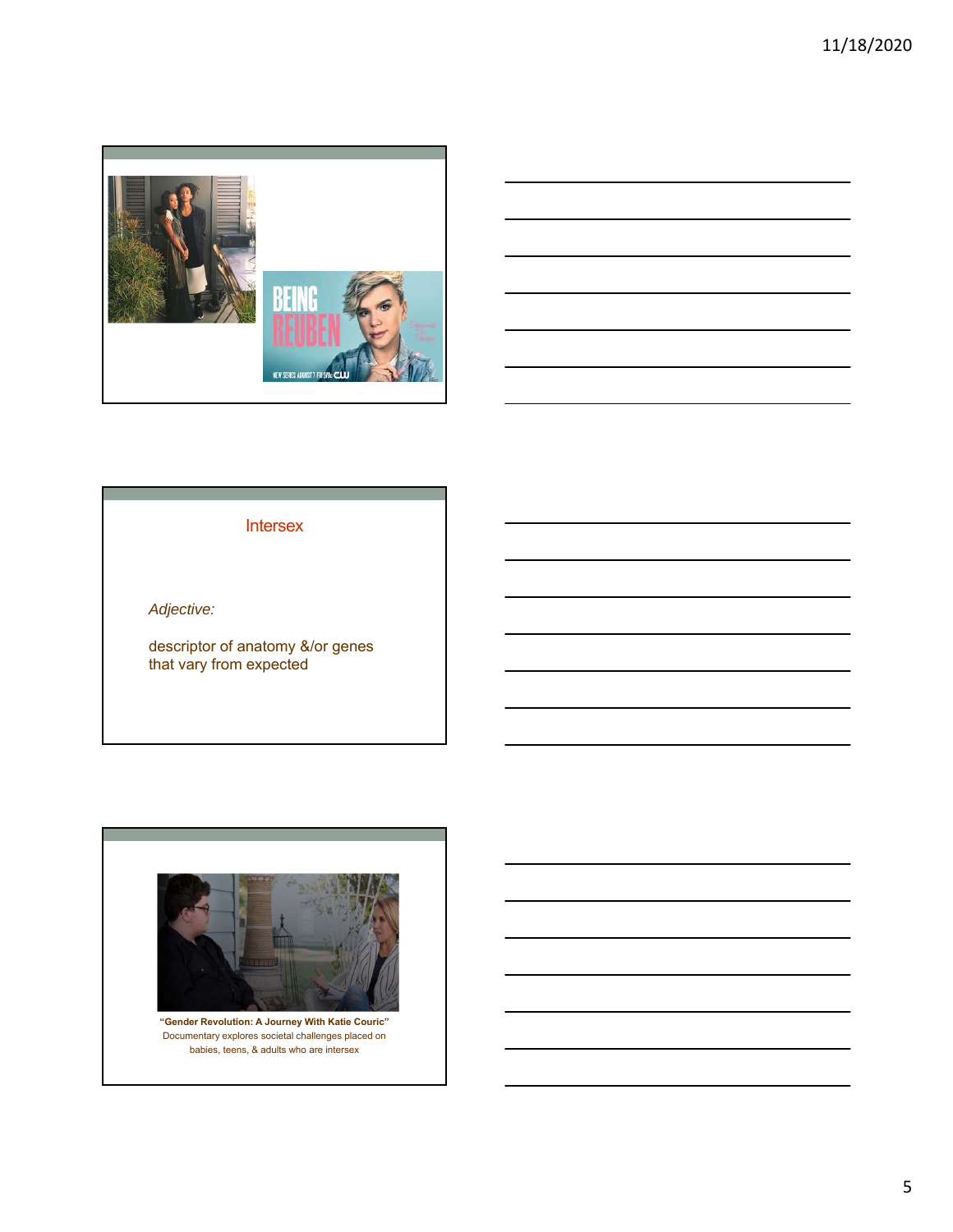### **Variations in sex development (VSD)**

1-3% of all of us have some noticeable body variations

How often is a child born with atypical genitalia? 1 in 1500 to 2000 births

Regardless of the numbers, body variations are part of each person's innate sense of self.

WHO: VSD frequency: 1:600 (Klinefelter s) to 1:5,000 (CAH); VSD can be associated w/ pre- & post-natal testosterone ("T")



Let's Move Into Communication, Case Scenarios, & Organizational Tips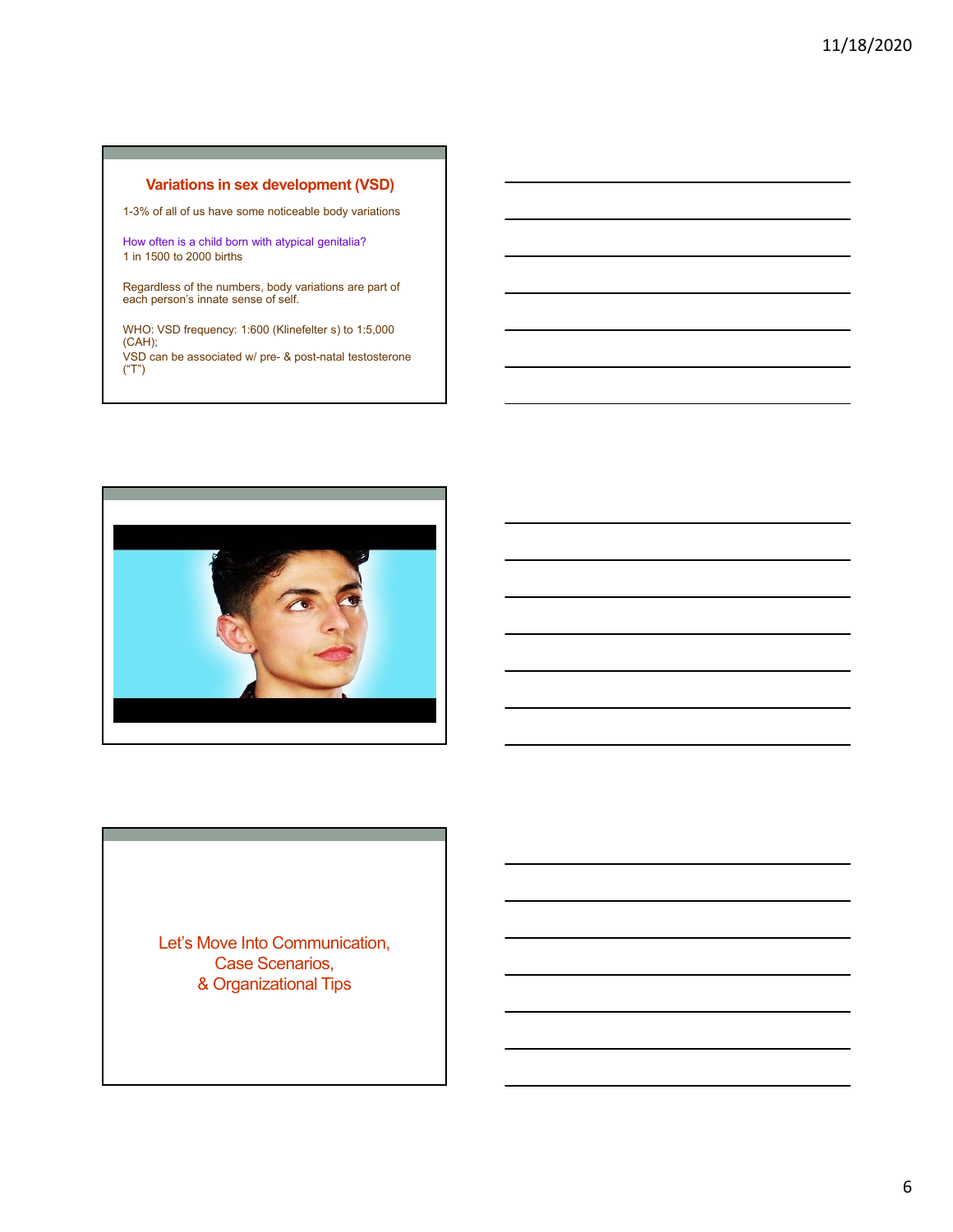### Communication Tips

"What would you like to be called?"

"How may I help you, ma'am?" "How may I help you?" "Ms" or "Mr" Use first name or stated title

Instead of saying. . . . . . . . . . . Use this. . .

<u>If You Slip Up</u><br>"Sorry, what should I use?"

I<mark>f Name Can't Be Found In the Record</mark><br>"Could your chart be under a different name?" **Never ask** "What is your *real* name?" (**Never deadname** someone.)

**Pop quiz:** What is a formal title besides Ms, Mr, or Mrs? Answer: "Mx"

**SCENARIOS**

You teach a women's yoga class at the community center. You incidentally notice that a participant has the outline of male genitalia under their clothes.

What might you do?

- Nothing different, keep on teaching.
- As always, be mindful of pronouns, gender references, etc. This should happen in any class you teach :-)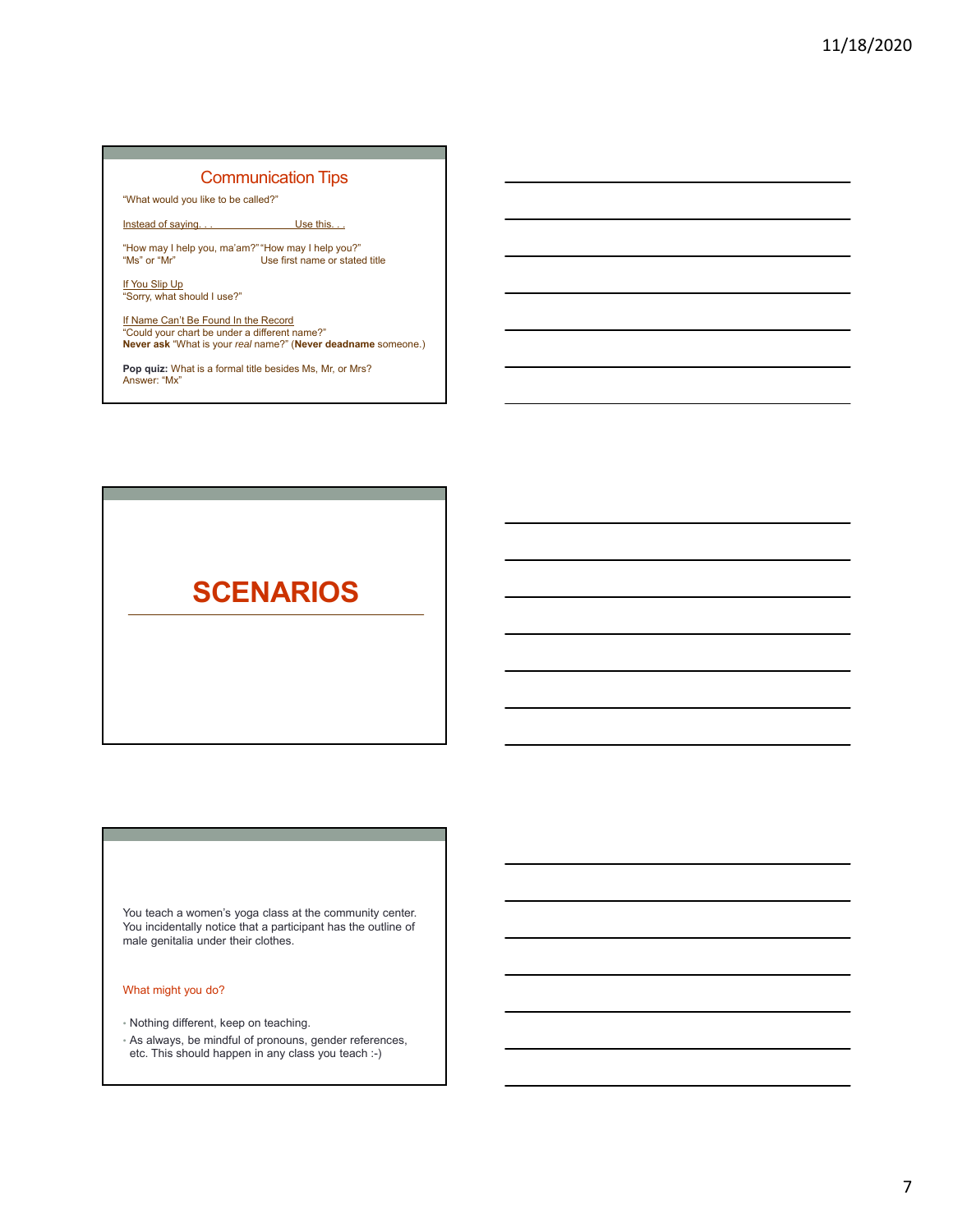You are a PA student present at the birth of a baby with kind of<br>male-like yet ambiguous genitalia. Someone exclaims,<br>"Congratulations, it's a boy!"

You visit the parents & baby 2 hours later & ask, "Have you picked a name yet?"

They say: "Well, we chose our favorite boy name, Theo, but I think our baby is a girl."

What might you wonder? What might you do?

A 17-year-old visits the clinic where you are med student volunteer. She says she'd like birth control. You know she is trans-gender (natal male at birth, gender identifies as a girl).

#### How might you handle this situation?

• "Great, tell me more."

- "Let's go thru the questions that everyone gets asked."
- Have reproductive history Qs that include "Check here, are you
- cis-gender, trans-gender, intersex, gender-nonconforming, etc." • Do an up-to-date anatomic survey, eg, "Do you have a uterus?"

You co-facilitate a sex-ed course. You are about to have the teens fill out some forms. One participant has never volunteered their gender identity, and the survey forms are binary: 1 set for Boys, 1 set for Girls.

How would you hand out the forms?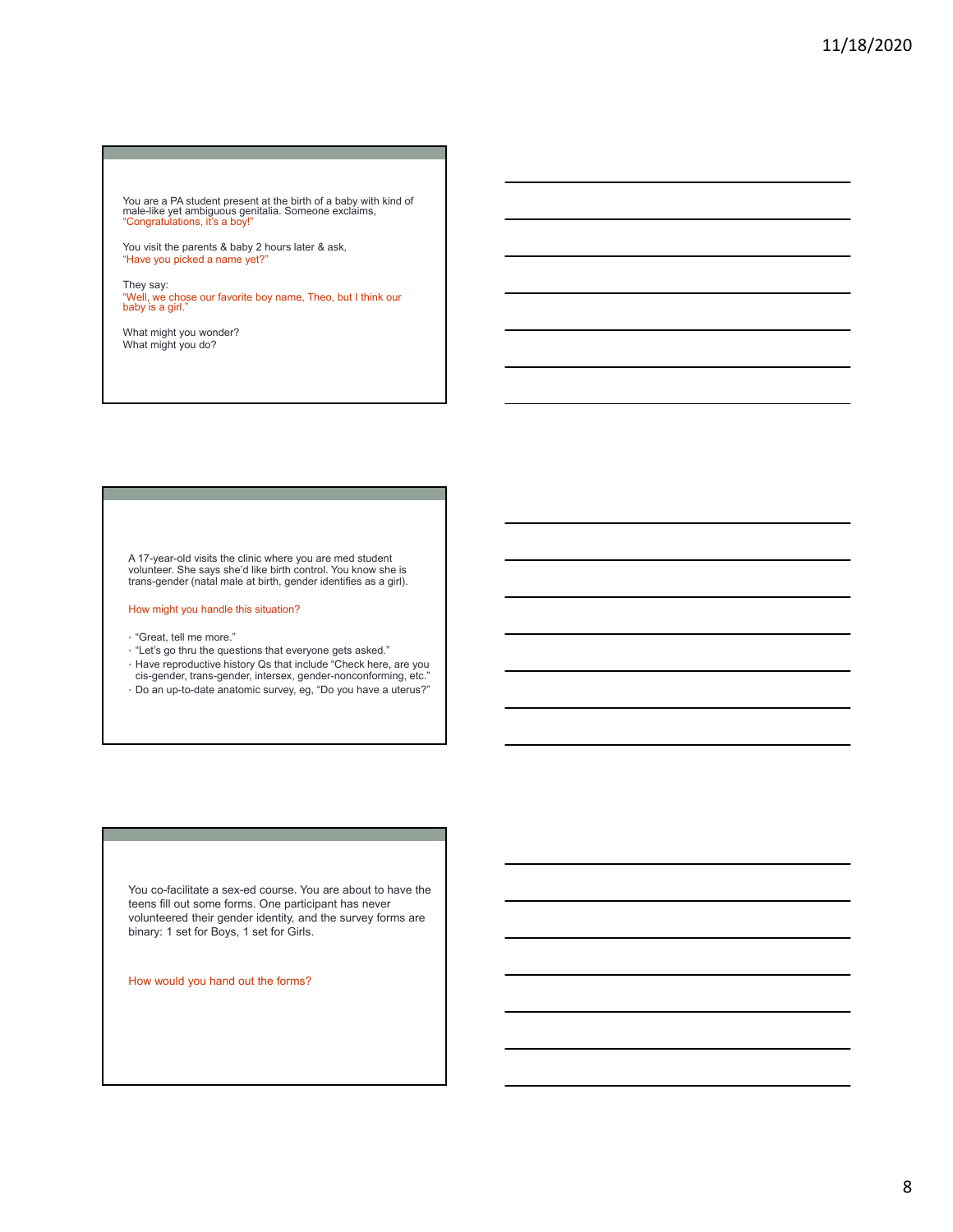You are a pediatrician. Parents always accompany their teens in the exam room. You, however, learned at a conference how important it is to interview teens independently to ensure you are using the pronouns & chosen name they want to be used.

#### How could you change your practice?

Advocate, announce your policy; educate parents this is protocol, etc. Note: identity includes chosen name, pronouns, how they dress, how they think, etc.

#### Organizational Strategy, Systems Change, & Structural Competency

- Forms should include space for gender, name, & pronouns the client uses.
- Post policies on support of gender identity and gender expression.
- Ensure that clients can use the bathroom they align with.
- Do regular trainings & new-hire orientations.
- Create a trusted line of referral / find a point person for fielding any concerns.
- Hold staff accountable for negative or discriminatory actions.
- Normalize respective language use.
- Look for examples of stereotyping at your work & other businesses.

## **Quiz**

- 1. When developing inclusive policies at work, name a department that is often overlooked.
- 2. Should a worksite's queer advocate be from HR?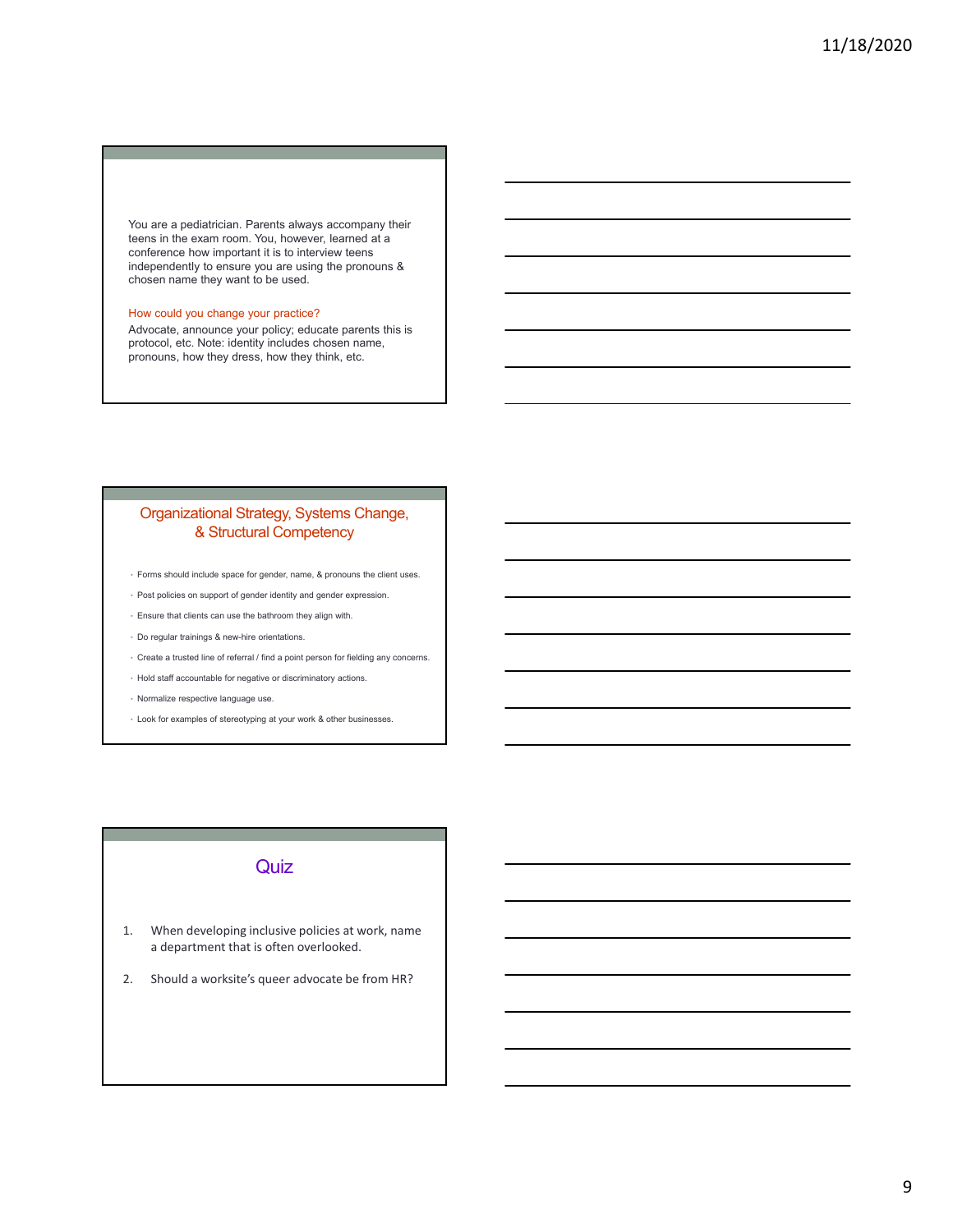

#### **SUMMARY** Practice Cultural Humility

- Let each client tell you know who they are.
- Never assume anything.
- Avoid unnecessary questions, gossip, & joking about clients.
- Even if they aren't present, use a client's chosen name & pronouns.
- Treat each person as a unique individual. Give dignity.
- Give respect.